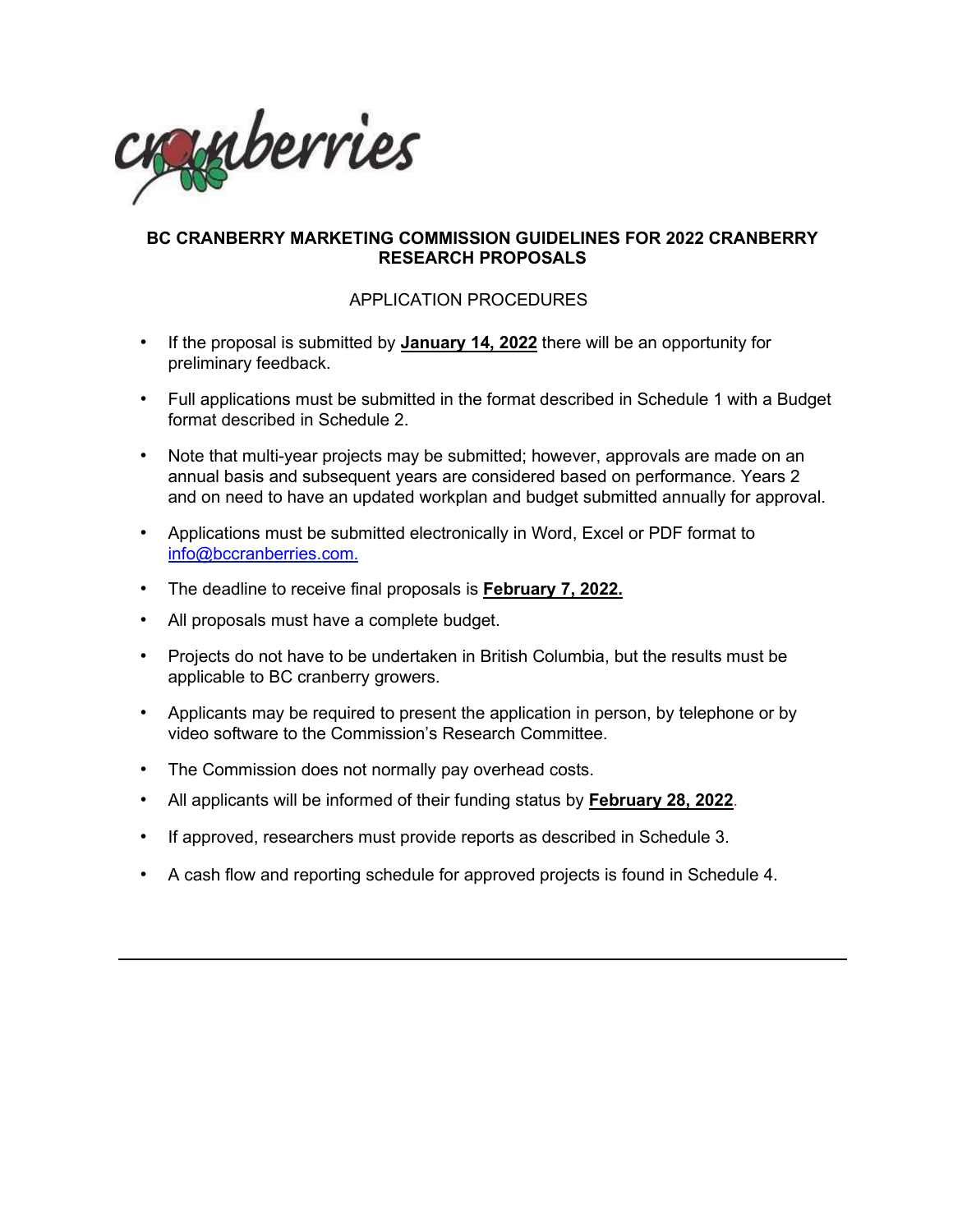## **SCHEDULE 1**

# **APPLICATION FORMAT FOR RESEARCH GRANTS FROM THE BC CRANBERRY INDUSTRY**

### **Project Title**

• Provide a short descriptive Project Title.

### **Commission Research Priority**

Identify the Priority this Project will address.

### **Objectives**

• What information will the completed project provide?

### **Project Summary**

• Provide a concise summary of how the project will be conducted. You will also be asked to prepare a short summary upon completion, suitable for inclusion in a Growers' **Newsletter** 

#### **Principal Investigator and other labour resources**

• Identify who will supervise the project and include contact information. Describe what other labour resources will be needed to carry out the project.

### **Project Duration**

- Beginning and Completion Dates (including filing of final report). For multi-year projects, identify the sequence of this year's project and provide a summary of previous year(s) activities and results.
- You will be contacted mid-way through the project to confirm it is proceeding as planned.

### **Location**

Where will the project be undertaken?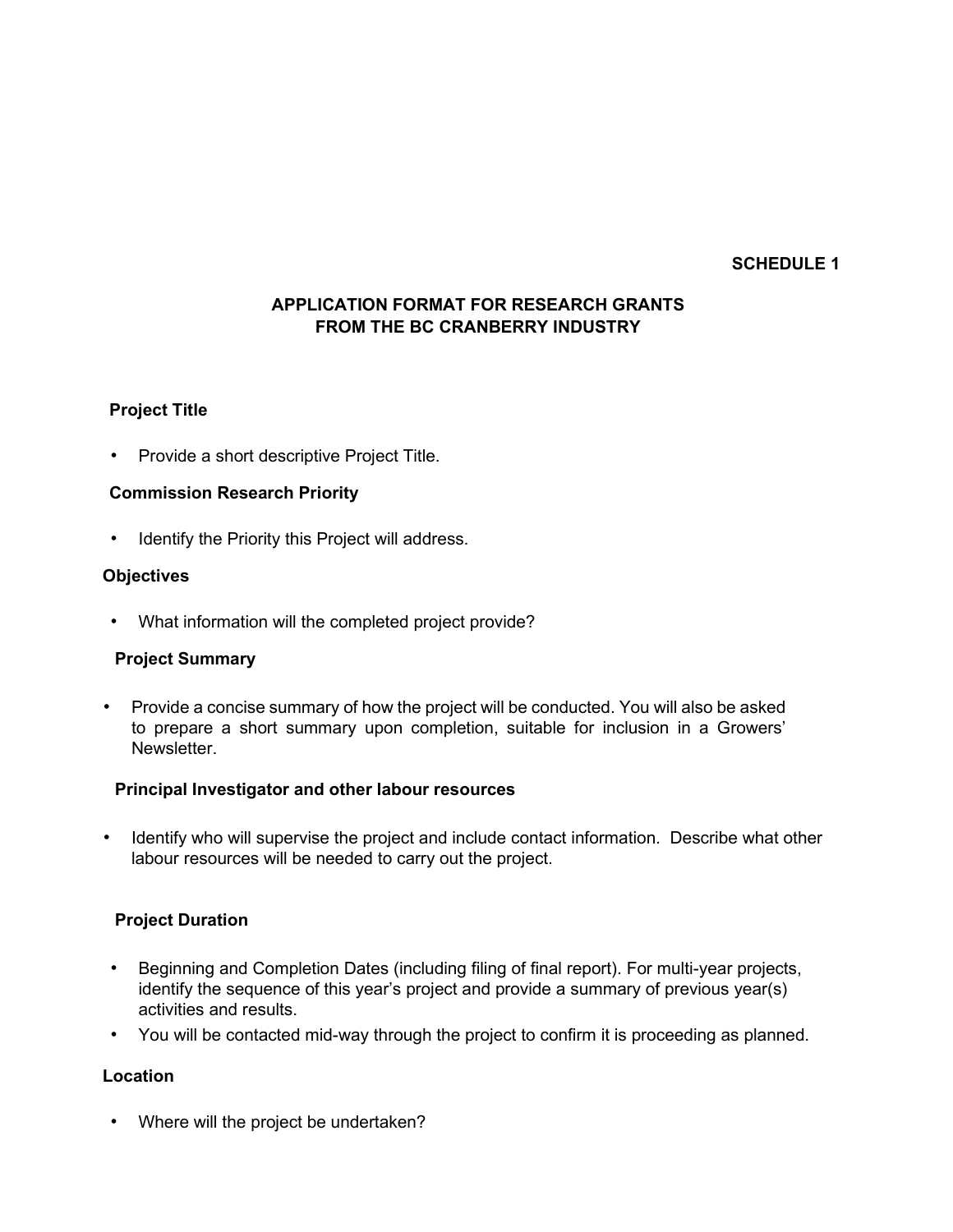# **Literature Review**

• Provide a description of other ongoing relevant work.

# **SCHEDULE 1 - continued**

### **Methodology**

• Attach/Append a detailed methodology for multi-year research projects.

### **Probable Subsequent Research Work Required**

• Identify related or subsequent projects that may assist us to find solutions to the research priorities.

# **Growers' Field Day/Congress**

• Indicate if project results would be suitable for growers to view and if so, identify the optimum period when this should occur.

### **Budget**

• Total amount of funding requested.

# **Other Funding**

• List other funding sources, including amounts that apply directly to this project.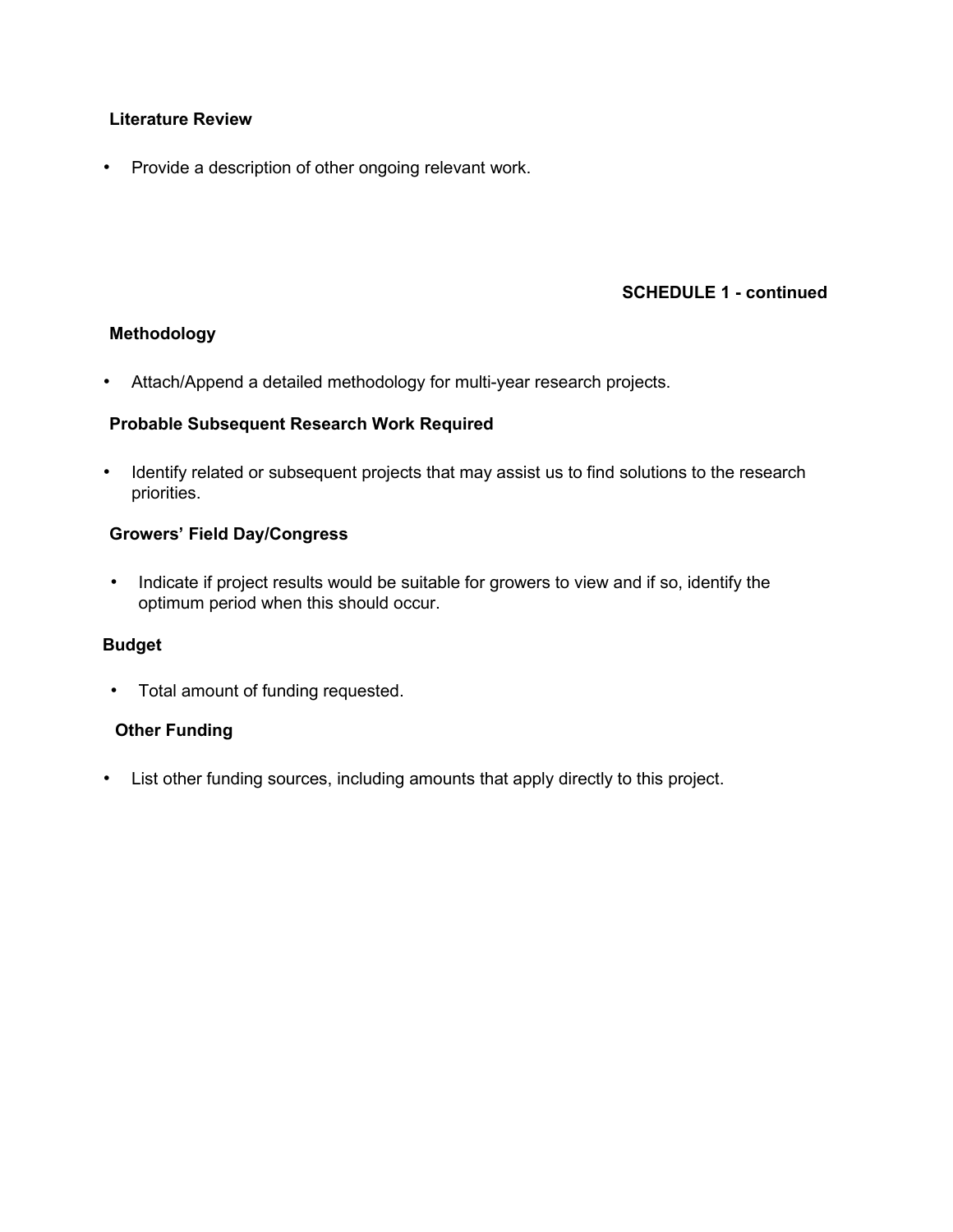#### **BUDGET FORMAT FOR RESEARCH GRANTS FROM THE BC CRANBERRY INDUSTRY**

Please indicate if your budget is in Canadian or US currency, or it will be assessed based on Canadian currency.

How many years of funding will be required to complete this project? \_\_\_\_\_\_\_\_\_ year(s)

**For multi-year Projects please complete this page for each Year with a separate page as the Project Summary.** 

**This page is for Year #\_\_\_ (or Summary)** 

| <b>Project Expenses</b>                            |  |    |  |
|----------------------------------------------------|--|----|--|
| Wages Salaries and Benefits and<br>contractor fees |  | \$ |  |
| Principal Investigator                             |  | \$ |  |
| <b>Other Labour</b>                                |  | \$ |  |
| <b>Other Expenses</b>                              |  |    |  |
| Equipment                                          |  | \$ |  |
| Consumables                                        |  | \$ |  |
| <b>Contracted Services</b>                         |  | \$ |  |
| Other                                              |  |    |  |
| Describe other costs                               |  | \$ |  |
| <b>Total Expenses</b>                              |  | \$ |  |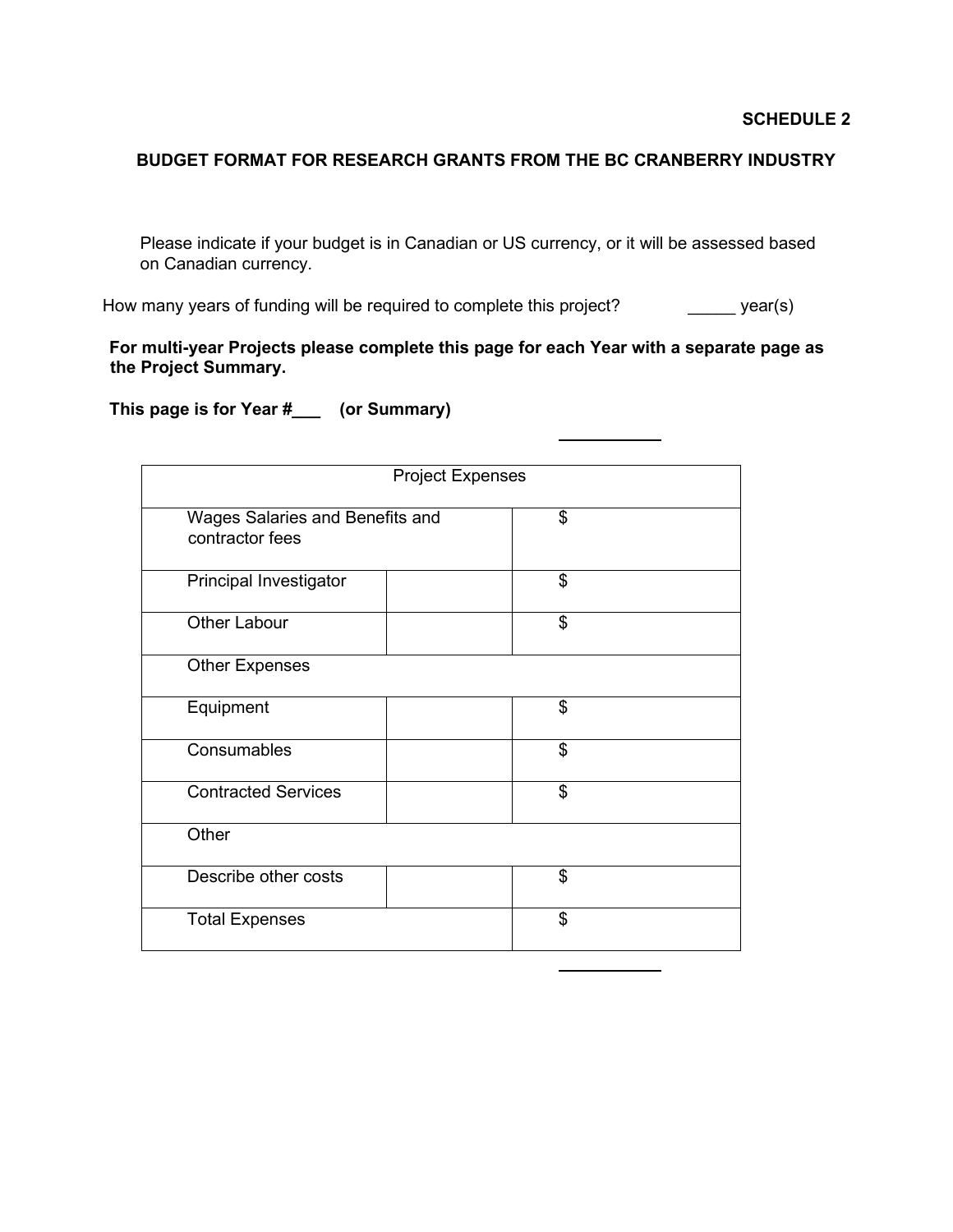# **SCHEDULE 3**

# **REPORTING FORMAT FOR RESEARCH GRANTS FROM THE BC CRANBERRY INDUSTRY**

#### **Reports Submitted to**

• info@bccranberries.com

#### **Electronic format**

• Microsoft Word, Excel, PDF, or YouTube video

# **Timing**

• As described in the Grant acceptance.

#### **Style**

- Reports must be "user friendly" and suitable for circulation to growers.
- Reports must be in a format that enables sharing on the BCCMC website.

#### **Variances**

• Identify any variances, with justifications, from the original project description.

#### **Recommendations**

• Include recommendations to the Commission for other research projects and to growers to apply the results of the project.